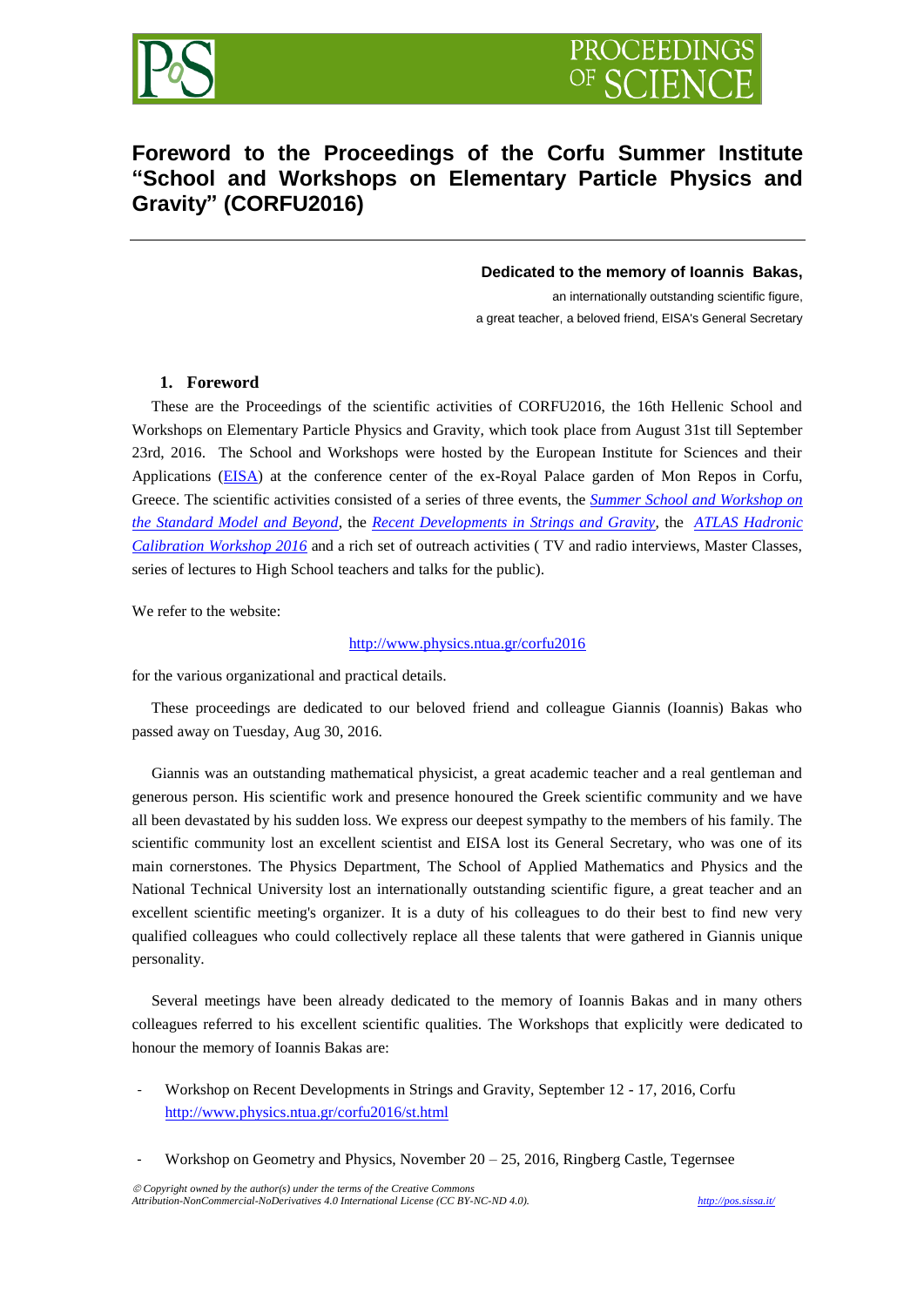[http://homepages.physik.uni](http://homepages.physik.uni-muenchen.de/~Michael.Haack/Geometry_Physics_Website/geom_phys_announcement.html)[muenchen.de/~Michael.Haack///Geometry\\_Physics\\_Website/geom\\_phys\\_announcement.html](http://homepages.physik.uni-muenchen.de/~Michael.Haack/Geometry_Physics_Website/geom_phys_announcement.html)

## - NINTH CRETE REGIONAL MEETING IN STRING THEORY, 09-16 July 2017, Kolymbari, Greece

<http://hep.physics.uoc.gr/mideast9/index.html>

 Ioannis Bakas was one of the main organizers of the first two Workshops above and the main organizers of all the series of the above Workshops.

 The organizers of the last of the above Workshops have produced a page, where several of the condolence messages for Ioannis Bakas have been collected: <http://hep.physics.uoc.gr/mideast9/bakas.html>

 The next Meeting dedicated to the memory of Ioannis Bakas will take place in the National Technical University in Athens around ten days before the Orthodox Easter during the HEP 2018. Details will be announced in due time, among others, from EISA' homepage: <http://eisa.institute/corfu>

 The Corfu Summer Institute has a very long, interesting and successful history. The Corfu Meetings started in 1982 as a Summer School on EPP mostly for Greek graduate students and since then it has developed into a leading international Summer Institute in the field of elementary particle physics (covering both experimental and theoretical advances) and more recently of gravity. In addition, it launched a very rich outreach program to teachers and school students that has been widely appreciated by the local society and scientific community over the years.

 The structure of the "Summer Institute on EPP and Gravity 2016" was based on the general format developed and established and tested in all previous Corfu Meetings. This year was hosted again by the European Institute for Science and their Applications (EISA). The new Institute aims to serve as permanent extension of the Corfu Summer Institutes with the additional target to attract first class scientists that can stay for a long period and produce locally a significant research output. The scientific activities of CORFU2016 were held in the conference hall of the garden of Mon Repos in the town of Corfu, which is the permanent basis of EISA.

 Moreover we had a very exciting development the last year. An application of the Municipality of Corfu in a call of the central Goverment to renovate three old buildings in the garden of Mon Repos is approved! This means that soon the dream of having buildings in Mon Repos which will host the EISA's scientific activities participants by providing them office space and the rest infrastructure will be realised!

 As in previous events organized in Corfu, there were a number of European Research Networks, European Grants, Institutes and Universities that joined forces organizationally and contributed financial and human resources that led to the success of the Corfu Meetings.

 The first event, *Summer School and Workshop on the Standard Model and Beyond* (took place from August 31st to September 12th, 2016). It was organized and supported by the: COST: Action CA15108 Connecting insights in fundamental physics, the ITN's: HiggsTools, Invisibles, the ERC grants: LHCtheory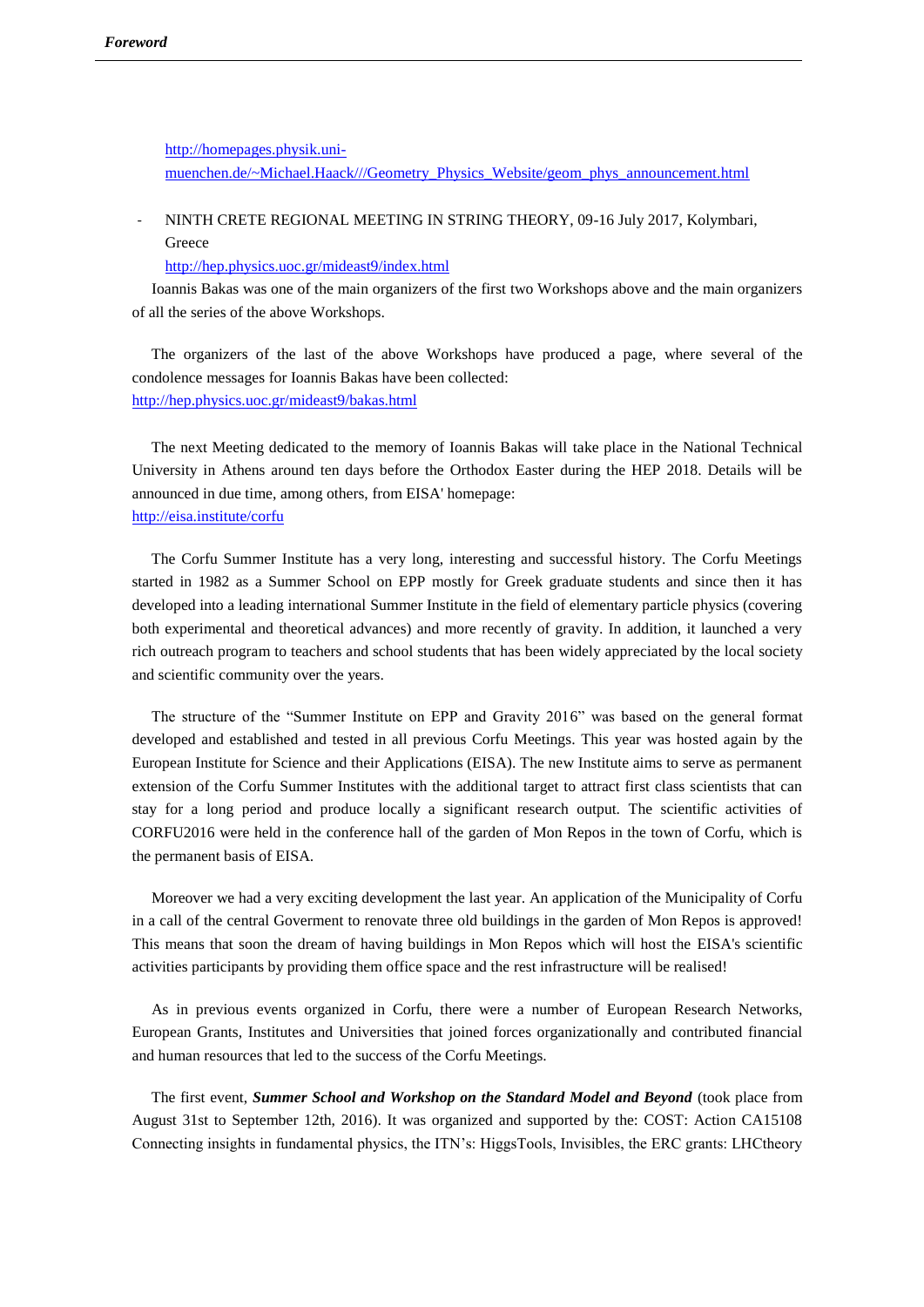- Theoretical Predictions and Analyses of LHC Physics: "Advancing the Precision Frontier", HICCUP, and the Institutes: Max Planck Institute for Physics, CERN, SAMPS - National Technical University of Athens, Deutsches Elektronen-Synchrotron (DESY), IPPP Durham, LAPP, IFT Madrid, Sommerfeld Center for Theoretical Physics, U. Uppsala, SISSA, LPTENS, ICTP, LAPTH, University of Warsaw, University of Granada, CFTP/IST, U. Lisboa, IFIC Valencia, Oxford University, Universidad Autonoma de Madrid, Scuola Normale Superiore, Pisa, NCSR "Demokritos"

The Scientific Organizers were:

F. del Aguila (Granada U.) J. A. Aguilar Saavedra (Granada U.) I. Antoniadis (Paris, LPTHE & U. Bern, AEC) R. Barbieri (SNS, Pisa) M. B. Gavela (Autonoma U., Madrid) N. Glover (Durham U., IPPP) W. Hollik (MPI, Munich) J. Kalinowski (Warsaw U.) G. Koutsoumbas (NTU Athens) C. Papadopoulos (NCSR Demokritos) R. Pittau (U. Granada) M. N. Rebelo (CFTP/IST, U. Lisboa) A. Ringwald (DESY) G. Rodrigo (IFIC Valencia) S. Sarkar (Oxford U.) E. Tsesmelis (CERN & Oxford U.) G. Zanderighi (CERN & Oxford U.)

 The second event, *Recent Developments in Strings and Gravity* (took place from September 12 - 17, 2016). It was coorganized and supported by the ERC grants UV-Completion through Bose-Einstein Condensation: A Quantum Model of Black Holes, Strings and Gravity, and the Institutes: Barcelona U., Bremen Univ., CERN, Cyprus U., NCSR Demokritos, ENS Paris, Ecole Polytechnique, Geneva U., U. Groningen, Imperial College, U. Lisbon, U. Milano-Bicocca, LMU München, Madrit IFT, MPI München, NTU Athens, Oxford U., Rome U., CEA/Saclay, Tel Aviv U., U. Thessaloniki, Turin U., Uppsala U.

The Scientific Organizers were:

C. Bachas (ENS Paris) I. Bakas (NTU Athens) G. Dvali (LMU, ASC, Munich) A. Kehagias (NTU Athens) U. Lindström (Upssala U) D. Lüst (LMU, ASC, Munich) G. Zoupanos (NTU Athens)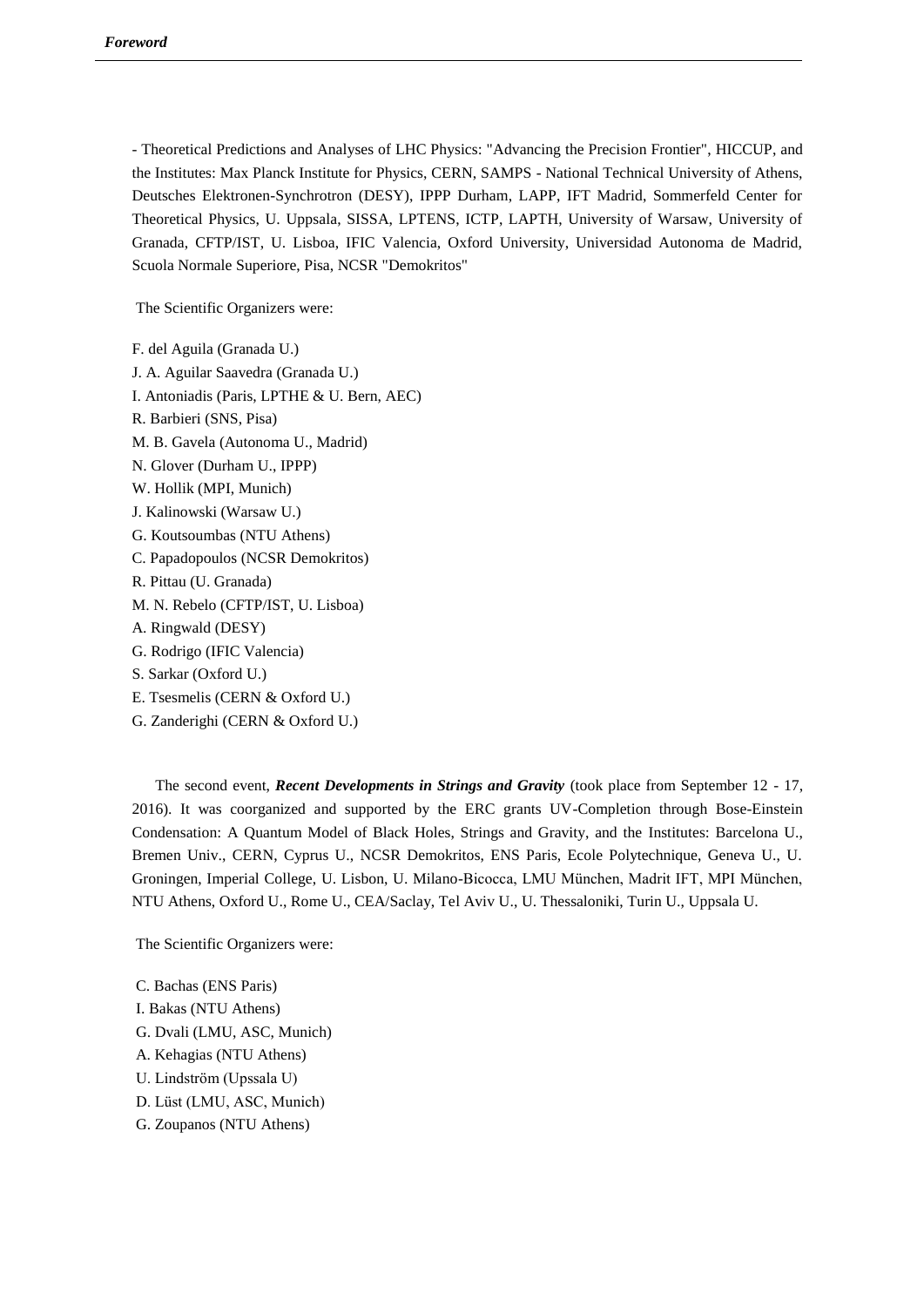The third event, *ATLAS Hadronic Calibration Workshop 2016*, (took place from September 18th to 23rd, 2016).

The Scientific Organizers were:

C. Issever (Oxford U) D. Miller (Chicago U) D. Varouchas (CNRS, LPNHE - Paris)

The outcome was indeed very impressive, given that the three sessions gathered over 260 participants. More impressive is the number of young scientists that were attracted: 168 in total, while only the School had 79 trainees! Another impressive number is the number of fellowships distributed to the young participants: 85 in total!

In short internationally leading scientists have been gathered to participate to the School and Workshops, giving lectures and creating a unique and stimulating scientific environment for the senior as well as the young scientists.

More specifically, the Summer School and Workshop on the Standard Model and Beyond has attracted 130 seniors and young scientist in total, 25 of them were invited school lecturers and 43 of them have presented their current research project as workshop speakers.

The invited review lecturers were the following:

*I. Antoniadis (Bern U. and LPTHE-CNRS), P. Aschieri (Allessandria U.), K. Buesser (DESY), K. Danzmann (MPI Hannover), A. De Roeck (CERN), F. del Aguila (Granada U.), S. Dittmaier (Freiburg U), L. Fayard (Orsay, LAL), T. Hahn (MPI Munich), S. Heinemeyer (U. Cantabria and IFT Madrid), W. Hollik (MPI Munich), F. Knechtli (Wuppertal U), G. Lazarides (Aristotle U.), M. Lindner (MPI, Heidelberg), A. Mitov (Cambridge U.), P. Nilles (Bonn U.), K. Papadodimas (U. Groningen & CERN), M. Pepe-Altarelli (CERN), A. Pich (Valencia U.), S. Pokorski (U. Warsaw), E. Rondio (Warsaw U.), G. Ross (Oxford U.), E. Sicking (CERN), E. Tsesmelis (CERN and Oxford U.), J. Valle (Valencia U.).*

and the workshop speakers:

*M. Agathos (NIKHEF), N. Antoniou (Athens U.), M. Artymowski (Jagiellonian U.), F. Buccella (Naples U. & INFN, Naples), J. Buchbinder (Tomsk State Pedagogical U.), O. Czerwinska (Warsaw U.), N. De Groot (Radboud), I. Dorsner (Split U. ), L. Diaz-cruz (FCFM BUAP), A. Di Domenico (Sapienza U., Rome & INFN), N. Harnew (Oxford U.), G. Hesketh (UCL), K. Huitu (U. Helsinki*), Y. Hosotani (Osaka *U.), N. Irges (NTUA), D. Karamitros (Ioannina U.), J.E. Kim (Daejeon & Seoul N. & Kyung Hee U.), G. Knippen (Freiburg U.), M. Krawczyk (Warsaw U.), S. Kurz (Hamburg U.), P. Lavrov (Tomsk State Pedagogical U.), G. Leontaris (Ioannina U.), S. Lola (U. Patras), N. Mavromatos (King's College), V. Mitsou (U. Valencia IFIC), M. Mondragon (Instituto de Fisica, UNAM), M. Nemevsek (Stefan Inst., Ljubljana), M. Niedziela (Hamburg U.), H. B. Nielsen (NBI), P. Osland (Bergen U.), P. Olszewski (Warsaw U.), M. Owen (Glasgow U.), A. Pachol (Queen Mary, London U.), E. Paschos (Dortmund U.), A. Platania (INAF, INFN, Catania U.), F. Preiato (U. Rome "La Sapienza" & INFN-Rome), C. Roca (MPIK Heidelberg), L. Russo (INFN*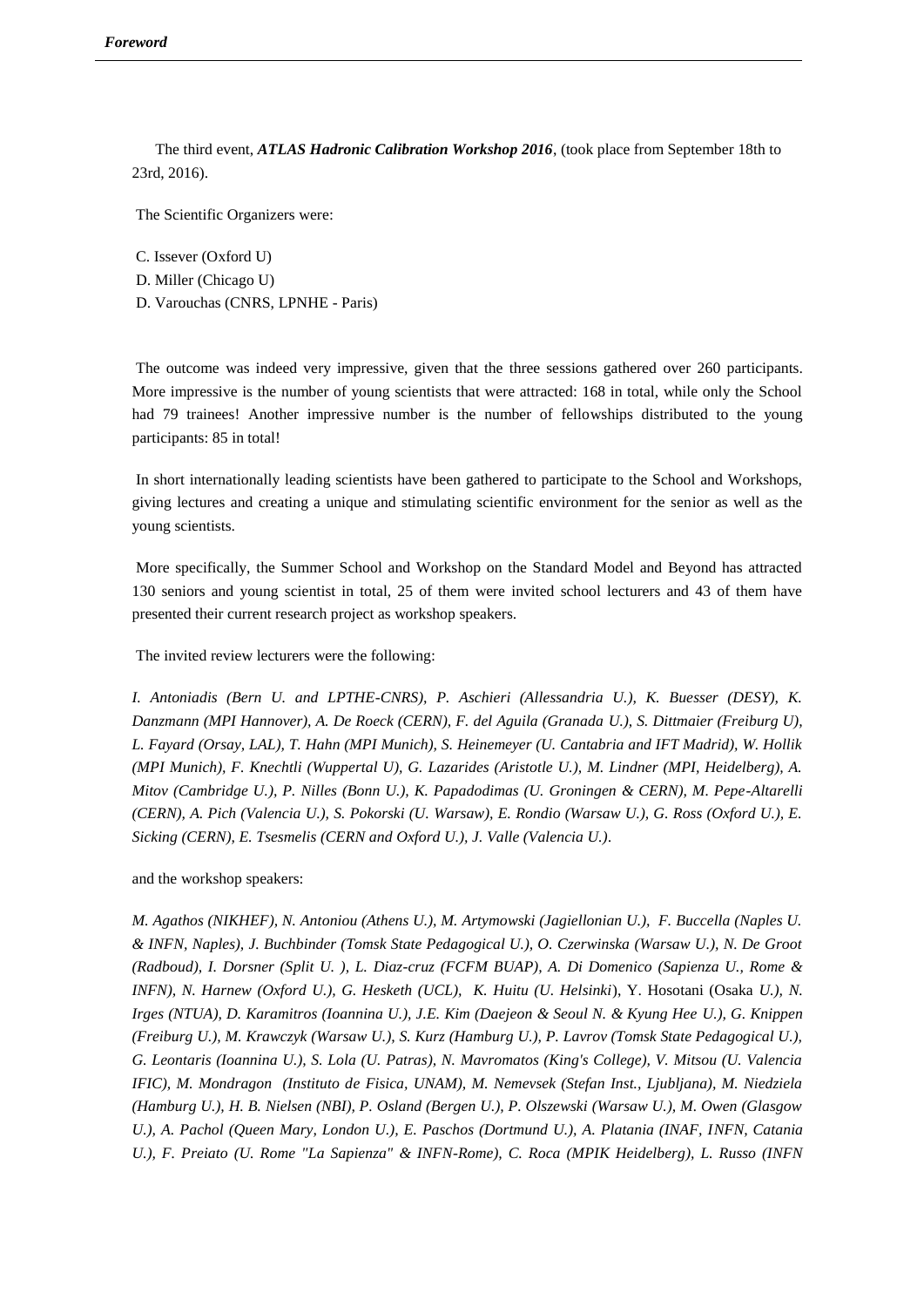*Firenze & Università di Siena), F. Scarcella (Bologna U.), M. Tanimoto (Niigata U.), A. Tokareva (EPFL), M. Totzauer (MPI, Munich), J. Veatch (Göttingen U.).*

The full programme of the School and Workshop was the following:

**Wednesday August 31st Arrival / Registration day**

## **Thursday Sept 1 st**

| <b>School lectures</b> |                                   |                                                                       |
|------------------------|-----------------------------------|-----------------------------------------------------------------------|
| $10:00 - 11:00$        | Opening                           |                                                                       |
|                        |                                   |                                                                       |
| $11:00 - 11:30$        | Coffee break                      |                                                                       |
| $11:30 - 12:30$        | <b>S. Dittmaier</b> (Freiburg U.) | Electroweak Standard Model 1                                          |
| $12:30 - 13:30$        | S. Dittmaier (Freiburg U.)        | Electroweak Standard Model 2                                          |
| $13:30 - 16:00$        | Lunch break                       |                                                                       |
| <b>Workshop talks</b>  |                                   |                                                                       |
| $16:00 - 16:30$        | A. Di Domenico (Sapienza          | Precision tests of CPT symmetry and Quantum                           |
|                        | U., Rome $&$ INFN)                | coherence with entangled neutral K mesons                             |
| $16:30 - 17:00$        | Y. Hosotani (Osaka U.)            | New Dimensions from Gauge-Higgs Unification                           |
|                        |                                   |                                                                       |
|                        |                                   |                                                                       |
| <b>School lectures</b> |                                   |                                                                       |
| $17:00 - 18:00$        | A. De Roeck (CERN)                | Higgs Physics - Experimental                                          |
| $18:00 - 18:20$        | Coffee break                      |                                                                       |
| $18:20 - 18:50$        | Discussion                        |                                                                       |
| <b>Workshop talks</b>  |                                   |                                                                       |
| $18:50 - 19:20$        | P. Osland (Bergen U.)             | Vacua of an S3-symmetric scalar potential                             |
|                        |                                   |                                                                       |
| 19:20-19:35            | M. Niedziela (Hamburg U.)         | Jet energy resolution calculation at CMS                              |
|                        |                                   |                                                                       |
| 19:35-19:50            | S. Kurz (Hamburg U.)              | Search for supersymmetry in the multijet and                          |
|                        |                                   | missing transverse momentum final state in pp<br>collisions at 13 TeV |

## **Friday Sept 2nd**

| <b>School lectures</b> |                                     |                              |
|------------------------|-------------------------------------|------------------------------|
| $9:00 - 10:00$         | <b>S. Dittmaier</b> (Freiburg U.)   | Electroweak Standard Model 3 |
| $10:00 - 11:00$        | <b>S. Dittmaier</b> (Freiburg U.)   | Electroweak Standard Model 4 |
| $11:00 - 11:30$        | Coffee break                        |                              |
| $11:30 - 12:30$        | A. Pich (IFIC, Valencia U.<br>CSIC) | <b>Flavor Physics 1</b>      |
| $12:30 - 13:30$        | A. Pich (IFIC, Valencia U.<br>CSIC) | <b>Flavor Physics 2</b>      |
| $13:30 - 16:00$        | Lunch break                         |                              |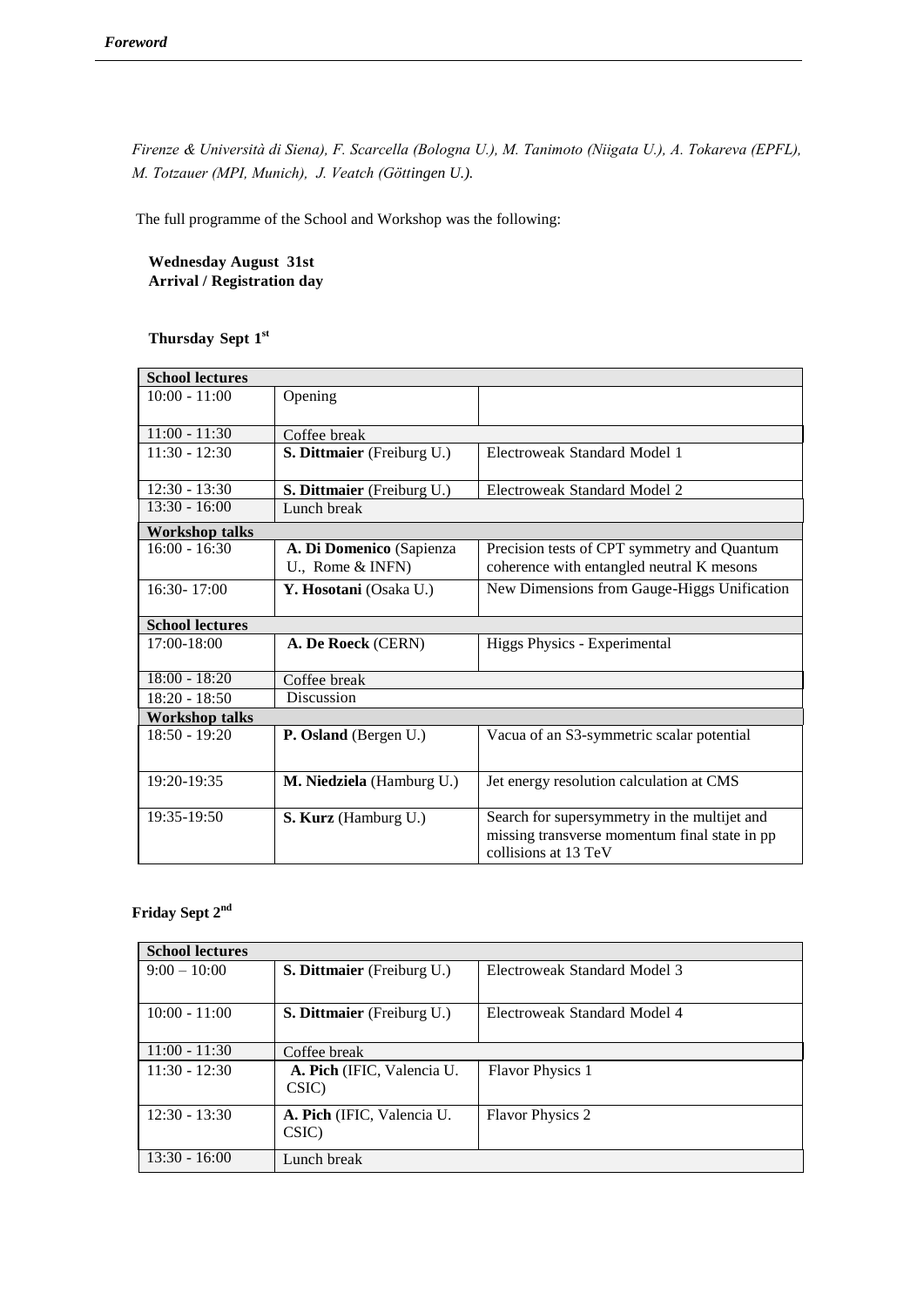| $16:00 - 17:00$       | A. De Roeck (CERN)               | <b>CMS</b> - Physics Results                  |
|-----------------------|----------------------------------|-----------------------------------------------|
|                       |                                  |                                               |
| <b>Workshop talks</b> |                                  |                                               |
| $17:00 - 17:30$       | V. Mitsou (U. Valencia IFIC)     | Status, results and prospects from the MoEDAL |
|                       |                                  | experiment at LHC                             |
| $17:30-18:00$         | <b>P. Lavrov</b> (Tomsk State)   | Effective action with composite fields and    |
|                       | Pedagogical U.)                  | Clairaut-type equations                       |
| $18:00 - 18:20$       | Coffee break                     |                                               |
| $18:20 - 18:50$       | <b>Discussion</b>                |                                               |
| $18:50 - 19:20$       | <b>M. Krawczyk</b> (Warsaw U.)   | IDM and not only                              |
|                       |                                  |                                               |
| 19:20-19:35           | <b>F. Scarcella</b> (Bologna U.) | Charged LFV from Low Scale Seesaw Neutrinos   |
|                       |                                  |                                               |
| 19:35-19:50           | C. Roca (MPIK Heidelberg)        | Sterile neutrino search in the STEREO         |
|                       |                                  | Experiment                                    |

# **Saturday Sept. 3rd**

| <b>School lectures</b> |                                |                                                      |
|------------------------|--------------------------------|------------------------------------------------------|
| $9:00 - 10:00$         | <b>A. Mitov</b> (Cambridge U.) | QCD <sub>1</sub>                                     |
|                        |                                |                                                      |
| $10:00 - 11:00$        | A. Mitov (Cambridge U.)        | QCD <sub>2</sub>                                     |
| $11:00 - 11:30$        |                                |                                                      |
| $11:30 - 12:30$        | W. Hollik (MPI Munich)         | Introduction of SUSY and the MSSM 1                  |
| $12:30 - 13:30$        | W. Hollik (MPI Munich)         | Introduction of SUSY and the MSSM 2                  |
| $13:30 - 16:00$        | Lunch break                    |                                                      |
| $16:00 - 17:00$        | A. De Roeck (CERN)             | <b>FCC</b>                                           |
|                        |                                |                                                      |
| Workshop talks         |                                |                                                      |
| $17:00 - 17:30$        | V. Mitsou (U. Valencia IFIC)   | SUSY@ATLAS                                           |
|                        |                                |                                                      |
| $17:30 - 18:00$        | N. Mayromatos (King's          | Self-Interacting Right Handed Neutrinos as           |
|                        | College)                       | Warm Dark Matter and Galactic Structure              |
| $18:00 - 18:20$        | Coffee break                   |                                                      |
| $18:20 - 18:50$        | Discussion                     |                                                      |
| $18:50 - 19:20$        | <b>N. Harnew</b> (Oxford U.)   | Measuring the unitarity triangle with LHCb.          |
|                        |                                |                                                      |
| $19:20 - 19:50$        | D. Karamitros (Ioannina U.)    | <b>Effective Theory for Electroweak Doublet Dark</b> |
|                        |                                | Matter                                               |

### **Sunday Sept 4 th**

| <b>School lectures</b> |                                           |                                            |
|------------------------|-------------------------------------------|--------------------------------------------|
| $9:00 - 10:00$         | <b>J. Valle</b> (Valencia U.)             | Neutrinos (theory) 1                       |
|                        |                                           |                                            |
| $10:00 - 11:00$        | <b>J. Valle</b> (Valencia U.)             | Neutrinos (theory) 2                       |
| $11:00 - 11:30$        | Coffee break                              |                                            |
| $11:30 - 12:30$        | I. Antoniadis (Bern U. and<br>LPTHE-CNRS) | Extra Dimensions 1                         |
| $12:30 - 13:30$        | S. Pokorski (U. Warsaw)                   | LHC vs Physics Beyond the Standard Model 1 |
| $13:30 - 16:00$        | Lunch break                               |                                            |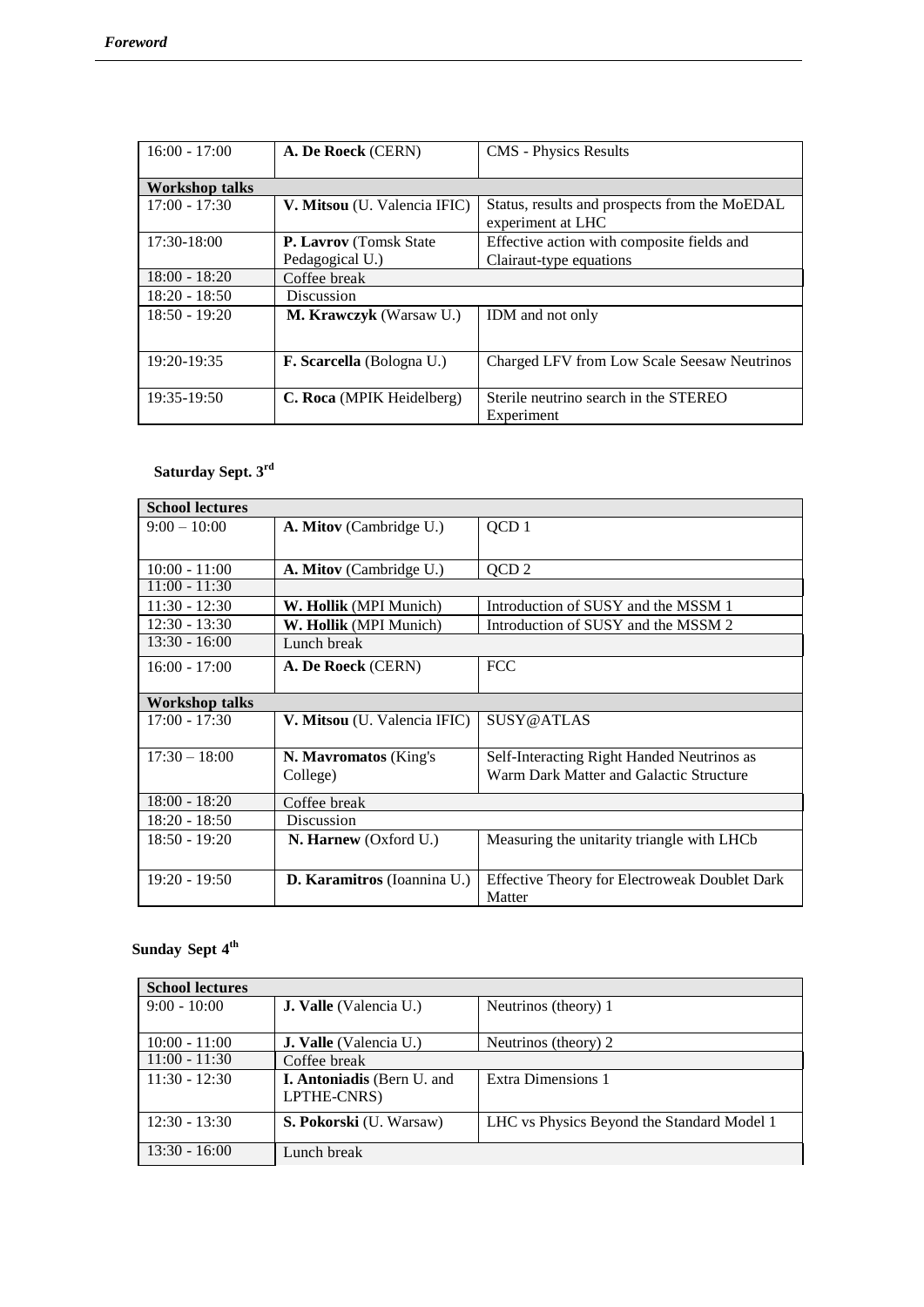| <b>School lectures</b>       |                                |                                                |
|------------------------------|--------------------------------|------------------------------------------------|
| $16:00 - 17:00$              | <b>A. Mitov</b> (Cambridge U.) | QCD <sub>3</sub>                               |
|                              |                                |                                                |
| $17:00 - 18:00$              | M. Lindner (MPI,               | Dark Matter searches                           |
|                              | Heidelberg)                    |                                                |
| $18:00 - 18:20$              | Coffee break                   |                                                |
| $18:20 - 18:50$              | Discussion                     |                                                |
| Workshop and student's talks |                                |                                                |
| $18:50 - 19:20$              | M. Owen (Glasgow U.)           | Top quark measurements with the ATLAS          |
|                              |                                | detector                                       |
| 19:20-19:35                  | A. Platania (INAF, INFN,       | Asymptotically Safe gravitational collapse:    |
|                              | Catania U.)                    | Kuroda-Papapetrou RG-improved model            |
| 19:35-19:50                  | F. Preiato (U. Rome "La        | Search for resonances in dijet final states at |
|                              | Sapienza" & INFN-Rome)         | $sqrt(s)=13eV''$                               |

# **Monday Sept 5th**

| <b>School lectures</b> |                                    |                                                                  |
|------------------------|------------------------------------|------------------------------------------------------------------|
| $9:00 - 10:00$         | E. Rondio (Warsaw U.)              | Neutrinos (experimental)                                         |
| $10:00 - 11:00$        | <b>I. Antoniadis (Bern U. and</b>  | Extra Dimensions 2                                               |
|                        | LPTHE-CNRS)                        |                                                                  |
| $11:00 - 11:30$        | Coffee break                       |                                                                  |
| $11:30 - 12:30$        | G. Ross (Oxford U.)                | GUT <sub>s</sub> 1                                               |
| $12:30 - 13:30$        | S. Pokorski (U. Warsaw)            | LHC vs Physics Beyond the Standard Model 2                       |
| $13:30 - 16:00$        | Lunch break                        |                                                                  |
| $16:00 - 17:00$        | L. Fayard (Orsay, LAL)             | <b>ATLAS - Physics Results</b>                                   |
| <b>Workshop talks</b>  |                                    |                                                                  |
| $17:00 - 17:30$        | G. Leontaris (Ioannina U.)         | F-Theory Models and New Physics Phenomena                        |
| $17:30 - 18:00$        | J. Buchbinder (Tomsk State         | On the divergence structure of the $6D$ , $(1,0)$                |
|                        | Pedagogical U.)                    | supersymmetric gauge theories                                    |
| $18:00 - 18:20$        | Coffee break                       |                                                                  |
| $18:20 - 18:50$        | Discussion                         |                                                                  |
| $18:50 - 19:20$        | K. Huitu (U. Helsinki)             | Charged Higgs Beyond the MSSM at the LHC                         |
| 19:20-19:35            | <b>L. Russo</b> (INFN Firenze $\&$ | First Results on Higgs to WW at $Sqrt{S}$ =13 TeV                |
|                        | Università di Siena)               | with CMS detector                                                |
| 19:35-19:50            | G. Knippen (Freiburg U.)           | NLO corrections to WWW production at proton-<br>proton colliders |
| $19:50 - 20:05$        | A. Tokareva (EPFL)                 | Polarization of photons emitted by decaying dark<br>matter       |

# **Tuesday Sept. 6th**

| <b>School lectures</b> |                                   |                                 |
|------------------------|-----------------------------------|---------------------------------|
| $9:00 - 10:00$         | <b>T. Hahn</b> (MPI Munich)       | Codes/Tools 1                   |
|                        |                                   |                                 |
| $10:00 - 11:00$        | <b>F. del Aguila</b> (Granada U.) | <b>Effective Field Theories</b> |
|                        |                                   |                                 |
| $11:00 - 11:30$        | Coffee break                      |                                 |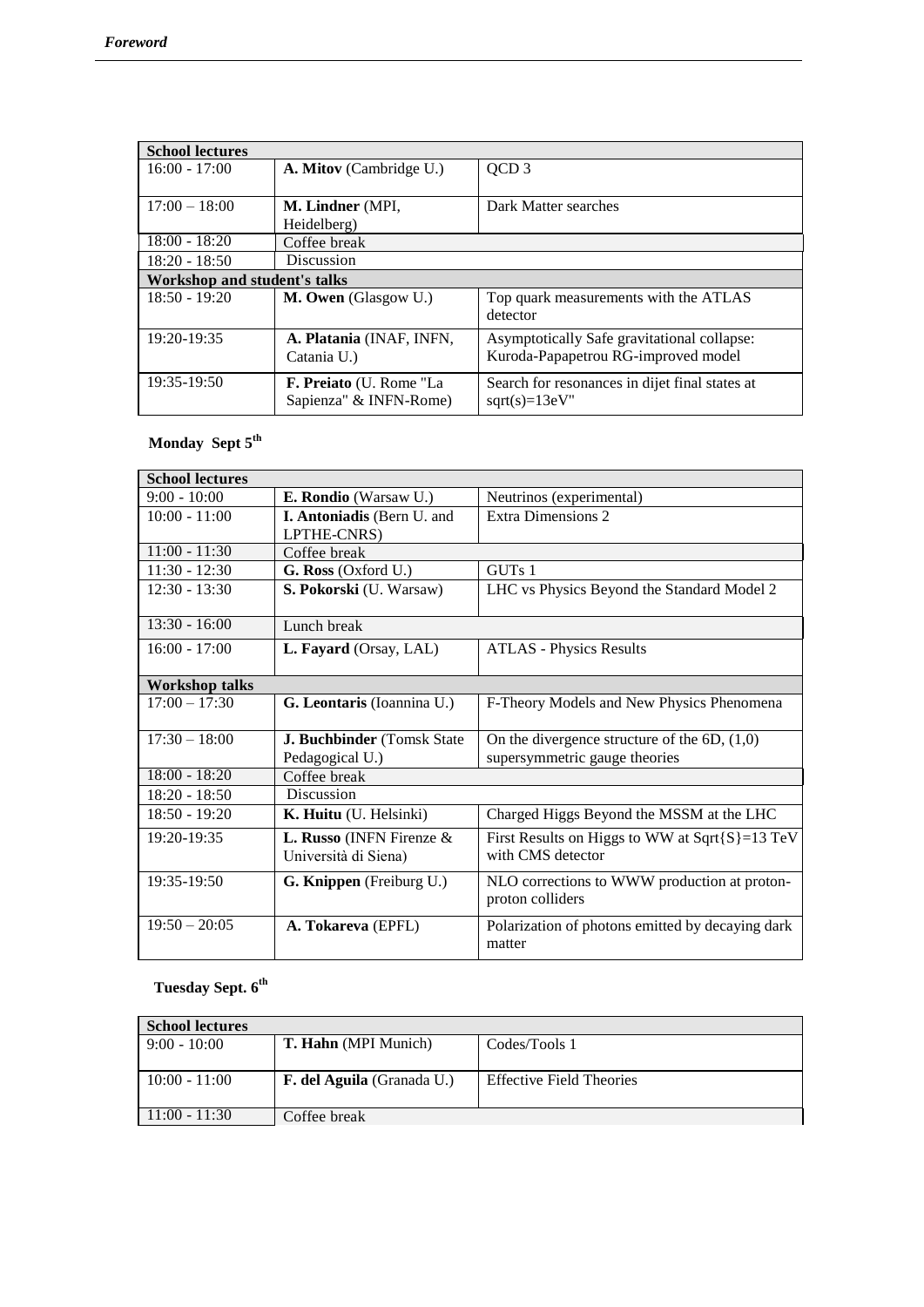| $11:30 - 12:30$                     | M. Pepe-Altarelli (CERN)                        | <b>LHCb</b> - Physics Results                                                |
|-------------------------------------|-------------------------------------------------|------------------------------------------------------------------------------|
| $12:30 - 13:30$                     | G. Ross (Oxford U.)                             | GUTs 2                                                                       |
| $13:30 - 16:00$                     | Lunch break                                     |                                                                              |
| <b>Workshop and student's talks</b> |                                                 |                                                                              |
| $16.00 - 16:45$                     | J.E. Kim (Daejeon & Seoul N.<br>& Kyung Hee U.) | Strong CP problem, axions, and cosmological<br>implications of CP violation. |
| $16:45 - 17:15$                     | J. Veatch (Göttingen U.)                        | Exotics and BSM Higgs searches with the ATLAS<br>detector                    |
| $17:15 - 17:45$                     | N. Irges (NTUA)                                 | Non-perturbative Gauge-Higgs Unification                                     |
| $17:45 - 18:15$                     | L. Diaz-cruz (FCFM BUAP)                        | Higgs couplings and new signals in multi-Higgs<br>models with flavons and DM |
| $18:15 - 18:30$                     | Coffee break                                    |                                                                              |
| $18:30 - 18:50$                     | Discussion                                      |                                                                              |
| <b>Workshop talks</b>               |                                                 |                                                                              |
| $18:50 - 19:20$                     | M. Mondragon (Instituto de<br>Fisica, UNAM)     | Reduction of couplings in the FUTs and the<br><b>MSSM</b>                    |
| $18:20 - 19:35$                     | M. Artymowski (Jagiellonian<br>U.               | Generally flat inflationary potentials                                       |
| 19:35-19:50                         | <b>O. Czerwinska</b> (Warsaw U.)                | The impact of non-minimally coupled gravity on<br>vacuum stability           |
| $19:50 - 20:05$                     | P. Olszewski (Warsaw U.)                        | Scale symmetry without the anomaly                                           |

# **Wednesday Sept 7th**

**Excursion** 

# **Thursday Sept 8th**

| <b>School lectures</b>       |                                                 |                                                                                                                                                   |
|------------------------------|-------------------------------------------------|---------------------------------------------------------------------------------------------------------------------------------------------------|
| $9:00 - 10:00$               | <b>P. Nilles</b> (Bonn U.)                      | SUSY/SUGRA 1                                                                                                                                      |
| $10:00 - 11:00$              | <b>P. Nilles</b> (Bonn U.)                      | SUSY/SUGRA 2                                                                                                                                      |
| $11:00 - 11:30$              | Coffee break                                    |                                                                                                                                                   |
| $11:30 - 12:30$              | K. Buesser (DESY)                               | <b>ILC</b>                                                                                                                                        |
| $12:30 - 13:30$              | E. Sicking (CERN)                               | <b>CLIC</b>                                                                                                                                       |
| $13:30 - 16:00$              | Lunch break                                     |                                                                                                                                                   |
| $16.00 - 17:00$              | <b>F. Knechtli</b> (Wuppertal U)                | Lattice QCD                                                                                                                                       |
| Workshop and student's talks |                                                 |                                                                                                                                                   |
| $17:00 - 17:30$              | <b>G. Hesketh</b> (UCL)                         | Recent highlights of Electroweak and QCD<br>studies with the ATLAS detector                                                                       |
| $17:30 - 18:00$              | <b>E. Paschos</b> (Dortmund U.)                 | Neutrino properties: 1. The Reactor Anomaly 2.<br>Methods for detecting tau-neutrinos at neutrino<br>telescopes (Antares, Ice Cube, Lake Baikal,) |
| $18:00 - 18:20$              | Coffee break                                    |                                                                                                                                                   |
| $18:20 - 18:50$              | Discussion                                      |                                                                                                                                                   |
| $18:50 - 19:20$              | <b>M. Nemevsek</b> (Stefan Inst.,<br>Ljubljana) | Higgs physics and Lepton number violation                                                                                                         |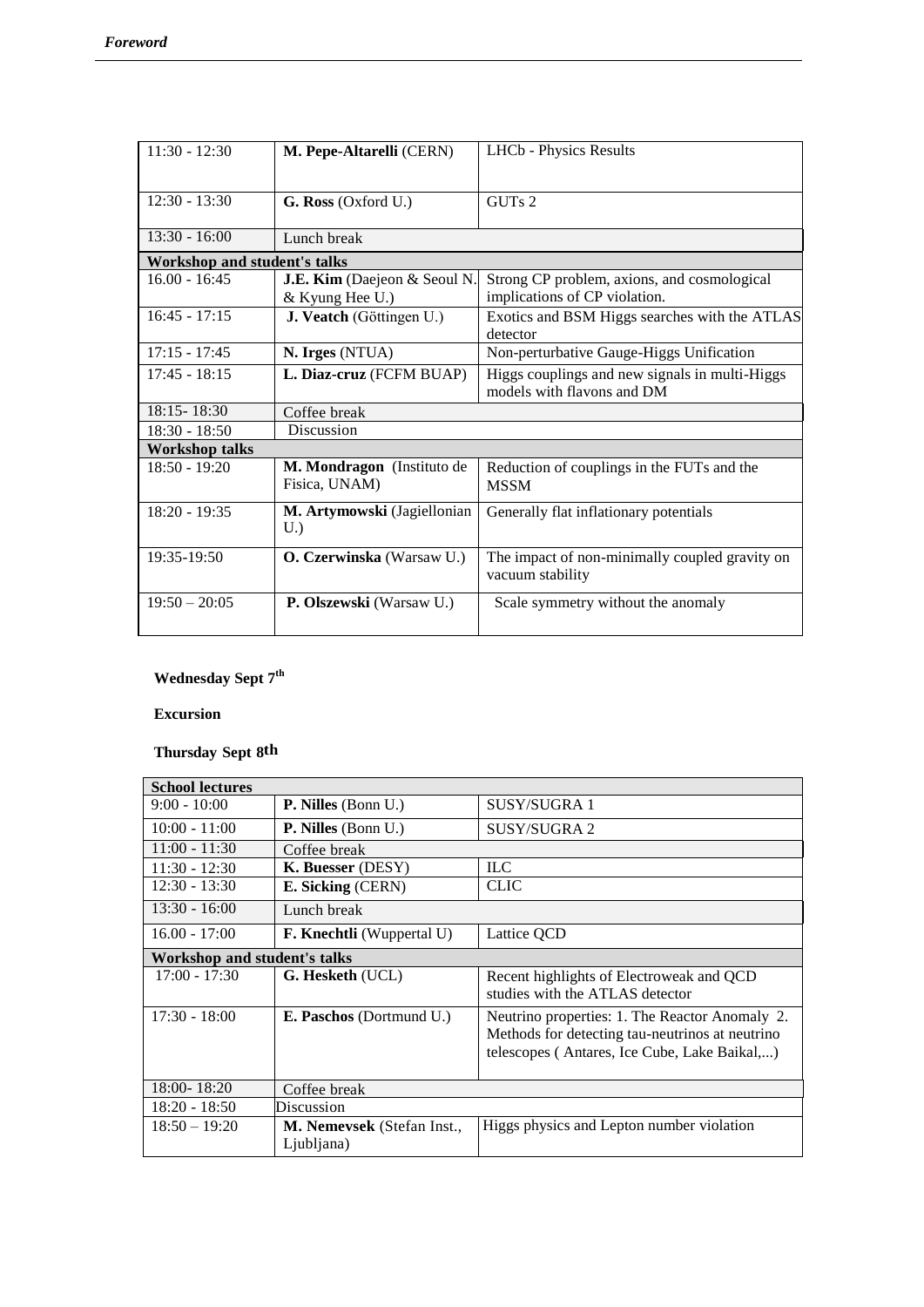| $\vert$ <b>I. Dorsner</b> (Split U. )<br>One-loop neutrino mass in $SU(5)$ |
|----------------------------------------------------------------------------|
|----------------------------------------------------------------------------|

#### **Friday Sept 9 th**

| <b>School lectures</b>       |                                      |                                                                                     |
|------------------------------|--------------------------------------|-------------------------------------------------------------------------------------|
| $9:00 - 10:00$               | P. Aschieri (Allessandria U.)        | Introduction to Noncommutativity 1                                                  |
| $10:00 - 11:00$              | P. Aschieri (Allessandria U.)        | Introduction to Noncommutativity 2                                                  |
| $11:00 - 11:30$              | Coffee break                         |                                                                                     |
| $11:30 - 12:30$              | A. Nielsen (AEI, Hannover)           | <b>Gravitational Waves</b>                                                          |
| $12:30 - 13:30$              | T. Hahn (MPI Munich)                 | Codes/Tools 1                                                                       |
| $13:30 - 16:00$              | Lunch break                          |                                                                                     |
| Workshop and student's talks |                                      |                                                                                     |
| $16.00 - 16:30$              | M. Agathos (NIKHEF)                  | Gravitational Waves & Testing GR                                                    |
| $16:30 - 17:00$              | <b>M. Totzauer</b> (MPI, Munich)     | Production mechanisms for keV sterile neutrino<br>dark matter in the Early Universe |
| $17:00 - 17:30$              | N. De Groot (Radboud)                | Latest Higgs Physics results from the ATLAS<br>experimen                            |
| $17:30 - 18:00$              | A. Pachol (Queen Mary,<br>London U.) | Modified dispersion relations from<br>noncommutativity in curved background         |
| $18:00 - 18:20$              | Coffee break                         |                                                                                     |
| $18:20 - 18:50$              | Discussion                           |                                                                                     |

## **20.00 Greek Night**

# **Saturday Sept 10th**

| <b>School lectures</b>       |                                                     |                                                                            |  |
|------------------------------|-----------------------------------------------------|----------------------------------------------------------------------------|--|
| $9:00 - 10:00$               | G. Lazarides (AUTH)                                 | Astroparticle Physics and Cosmology 1                                      |  |
|                              |                                                     |                                                                            |  |
| $10:00 - 11:00$              | <b>G. Lazarides</b> (AUTH)                          | Astroparticle Physics and Cosmology 2                                      |  |
| $11:00 - 11:30$              | Coffee break                                        |                                                                            |  |
| $11:30 - 12:00$              | <b>F. Buccella</b> (Naples U. $\&$<br>INFN, Naples) | Non Leptonic Decays: a Long Story                                          |  |
| $12:00 - 12:30$              | H. B. Nielsen (NBI)                                 | Interpretation of the 750 GeV diphoton as a bound<br>state                 |  |
| $12:30 - 13:30$              | K. Papadodimas (U.<br>Groningen & CERN)             | String Theory 1                                                            |  |
| $13:30 - 16:00$              | Lunch break                                         |                                                                            |  |
| Workshop and student's talks |                                                     |                                                                            |  |
| $16:00 - 17:00$              | K. Papadodimas (U.<br>Groningen & CERN)             | String Theory 2                                                            |  |
| $17:00 - 17:30$              | <b>S. Lola</b> (U. Patras)                          | Lepton flavour violation at the LHC                                        |  |
| $17:30 - 18:00$              | M. Tanimoto (Niigata U.)                            | Neutrino Mass Matrix and the Sign of Universe's<br><b>Baryon Asymmetry</b> |  |
| $18:00 - 18:20$              | Coffee break                                        |                                                                            |  |
| $18:20 - 18:50$              | Discussion                                          |                                                                            |  |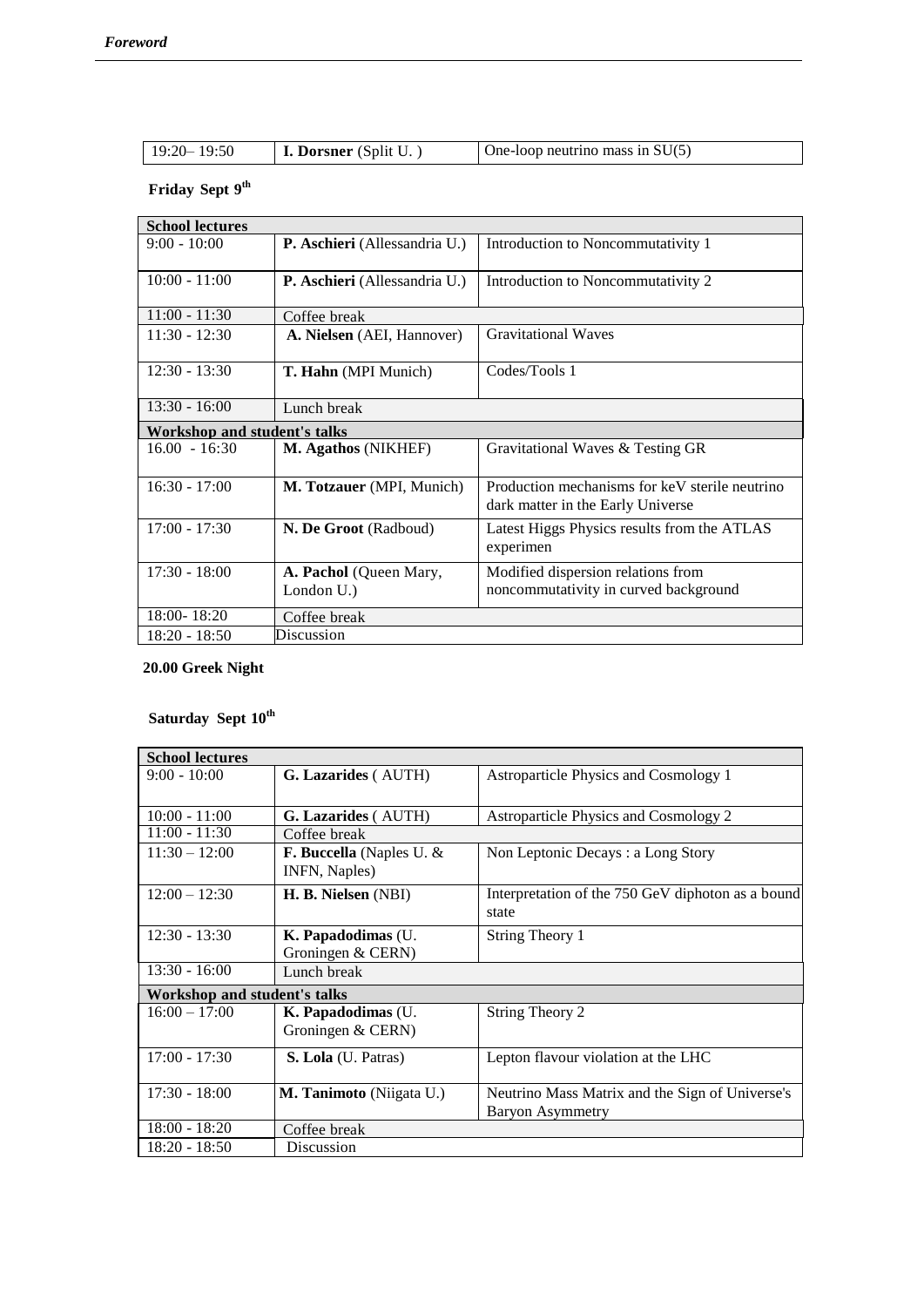| $18:50 - 19:20$ | $\mid$ <b>N. Antoniou</b> (Athens U.) | The Phase Diagram of QCD Matter |
|-----------------|---------------------------------------|---------------------------------|

#### **Sunday Sept 11th**

| School lectures |                                         |                                       |  |
|-----------------|-----------------------------------------|---------------------------------------|--|
| $9:00 - 10:00$  | <b>G. Lazarides</b> (AUTH)              | Astroparticle Physics and Cosmology 3 |  |
| $10:00 - 11:00$ | <b>G. Lazarides</b> (AUTH)              | Astroparticle Physics and Cosmology 4 |  |
| $11:00 - 11:30$ | Coffee break                            |                                       |  |
| $11:30 - 12:30$ | K. Papadodimas (U.<br>Groningen & CERN) | Gauge/Gravity Duality 1               |  |
| $12:30 - 13:30$ | K. Papadodimas (U.<br>Groningen & CERN) | Gauge/Gravity Duality 2               |  |

#### **Closing!**

The Workshop "*Recent Developments in Strings and Gravity*" has attracted 60 seniors and young scientist in total, 14 of them were invited Workshop Speakers, and 12 of them have presented their current research project as workshop speakers.

The invited lecturers were the following:

*C. Angelantonj (Turin U.) , C. Bachas (ENS Paris), M. Bianchi (Rome U.), C. Hull (Imperial), A. Kehagias (NTU Athens), D. Lüst (LMU Munich), H. A. Mazumdar (Lancaster University), H. B. Nielsen (NBI), K. Papadodimas (U. Groningen & CERN), H. Partouche (Ecole Polytechnique), M. Petropoulos (Ecole Polytechnique), J. Russo (Barcelona U.), A. Tseytlin (Imperial Coll.), P. Vanhove (Saclay), A. Zaffaroni (U. Milano-Bicocca)*

and the workshop speakers:

*A. Chatzistavrakidis (U. Groningen), F. Farakos (Padova U. and INFN), I. Florakis (LPTHE Paris), A. Golubtsova (The Joint Institute for Nuclear Research), A. Gussmann (LMU Munich, ASC), I. Lovrekovic (TU Wien), M. Panchenko (LMU, Munich), D. Sarkar (LMU), M. Sarkis (LPTHE, Paris 6), K. Siampos (Bern Univerity), C. Stricland-Constable, (CEA Saclay/IHES ), S. Zell (LMU, Munich).*

The full programme of the Workshop was the following:

**Monday Sept 12th** Arrivals

| Tutsuay bept toth |                                                 |                                                          |
|-------------------|-------------------------------------------------|----------------------------------------------------------|
| $9:00 - 10:00$    | C. Hull (Imperial College)<br>London)           | Double Field Theory                                      |
| $10:00 - 11:00$   | A.Zaffaroni, (Universita' di<br>Milano-Bicocca) | 3d supersymmetric gauge theories and AdS4 black<br>holes |
| $11:00 - 11:30$   | Coffee break                                    |                                                          |

### **Tuesday Sept 13th**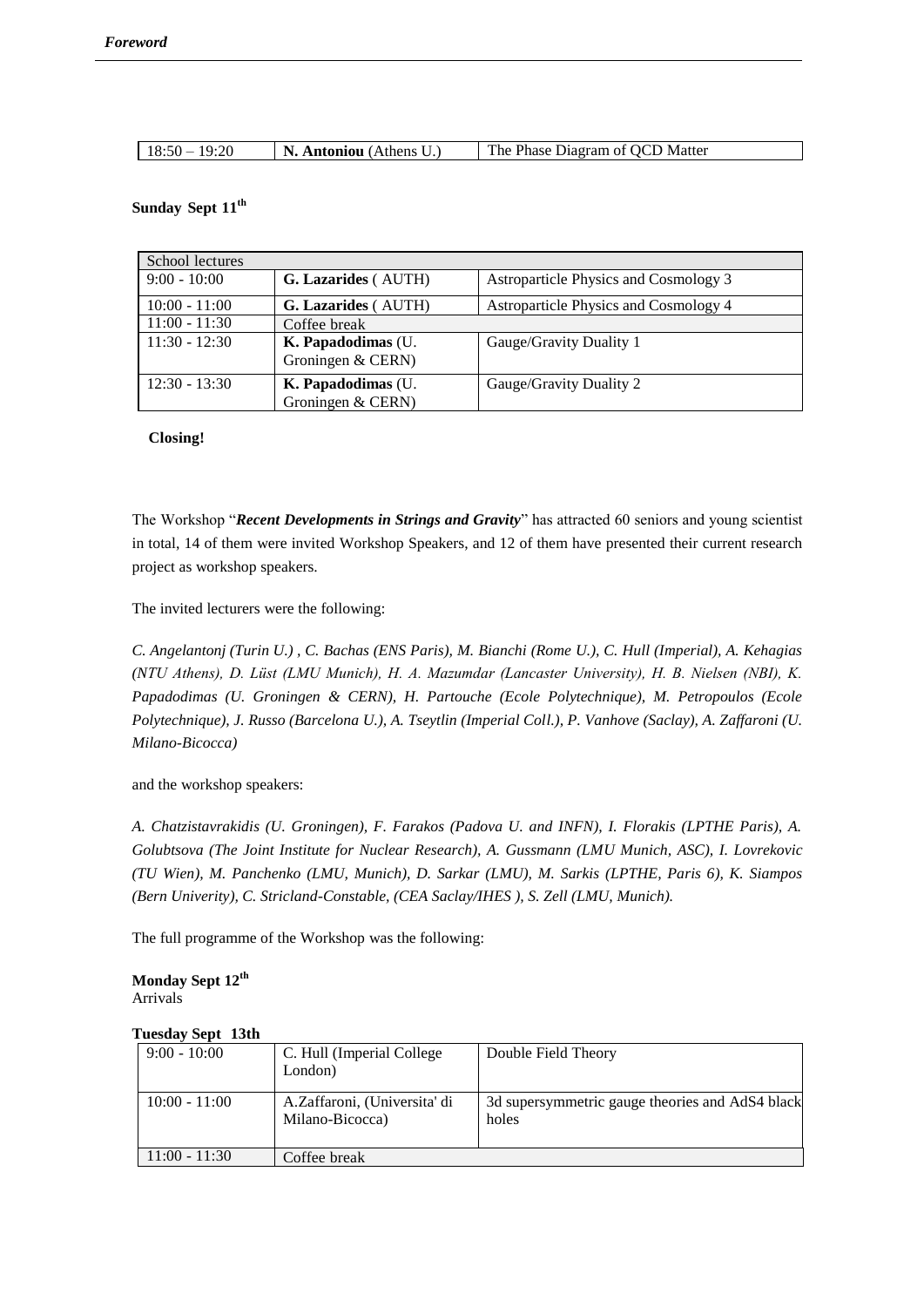| $11:30 - 12:30$ | M. Bianchi (Università di<br>Roma Tor Vergata) | Revisiting light string states in view of the 1053<br>GeV di-photon excess" |
|-----------------|------------------------------------------------|-----------------------------------------------------------------------------|
| $12:30 - 13:30$ | K. Papadodimas (U.<br>Groningen & CERN)        |                                                                             |
| $13:30 - 16:00$ | Lunch break                                    |                                                                             |
| Workshop talks  |                                                |                                                                             |
| $16.30 - 17:00$ | K. Siampos (Bern University)                   | All-loop non-Abelian Thirring model                                         |
| $17:00 - 18:00$ | H. B. Nielsen (NBI)                            | Interpretation of the 750 GeV diphoton as a bound<br>state                  |
| $18:00 - 18:30$ | M. Sarkis (LPTHE, Paris 6)                     | One-loop corrections to heterotic flux<br>compactification                  |

### **Wednesday Sept 14th**

| $\alpha$ cullesuay $\beta$ epi $\alpha$ - |                                                                    |                                                                                          |
|-------------------------------------------|--------------------------------------------------------------------|------------------------------------------------------------------------------------------|
| $9:00 - 10:00$                            | C. Hull (Imperial College<br>London)                               | Double Field Theory                                                                      |
| $10:00 - 11:00$                           | A.Zaffaroni, (Universita' di<br>Milano-Bicocca)                    | 3d supersymmetric gauge theories and AdS4 black<br>holes                                 |
| $11:00 - 11:30$                           | Coffee break                                                       |                                                                                          |
| $11:30 - 12:30$                           | M. Petropoulos (Ecole<br>Polytechnique)                            | Holography, duality and integrability                                                    |
| $12:30 - 13:30$                           | P. Vanhove (Institut de<br>Physique Théorique -<br>CEA/Saclay)     | Bending of Light in Quantum Gravity                                                      |
| $13:30 - 16:00$                           | Lunch break                                                        |                                                                                          |
| Workshop talks                            |                                                                    |                                                                                          |
| $16.30 - 17:30$                           | A. Mazumdar (Lancaster)<br>University)                             | Ghost Free and Singularity Free Theory of Gravity<br>around de Sitter and Anti de Sitter |
| $17:30 - 18:00$                           | I.Florakis(LPTHE Paris)                                            | Heterotic strings with a positive cosmological<br>constant                               |
| $18:00 - 18:30$                           | I.Lovrekovic (TU Wien)                                             | Asymptotic symmetry algebras of conformal<br>gravity                                     |
| $17:30 - 18:00$                           | A.Golubtsova (The Joint<br><b>Institute for Nuclear Research</b> ) | Holographic Wilson loops in Lifshitz-like<br>backgrounds                                 |

# **Thursday Sept 15th**

| $9:00 - 10:00$  | C. Bachas (ENS Paris)                       | Coupling a Topological Theory to the Standard<br>Model                 |
|-----------------|---------------------------------------------|------------------------------------------------------------------------|
| $10:00 - 11:00$ | D. Lust (LMU Munich)                        | Non-associative Flux Algebra in String and M-<br>theory from Octonions |
| $11:00 - 11:30$ | Coffee break                                |                                                                        |
| $11:30 - 12:30$ | C. Angelantoni (University)<br>of Torino)   |                                                                        |
| $12:30 - 13:00$ | A.Chatzistavrakidis (U.<br>Groningen)       | Universal gauge theory in two dimensions                               |
| $13:00 - 13:30$ | C. Stricland-Constable (CEA<br>Saclay/IHES) | Supersymmetric flux backgrounds and generalised<br>special holonomy    |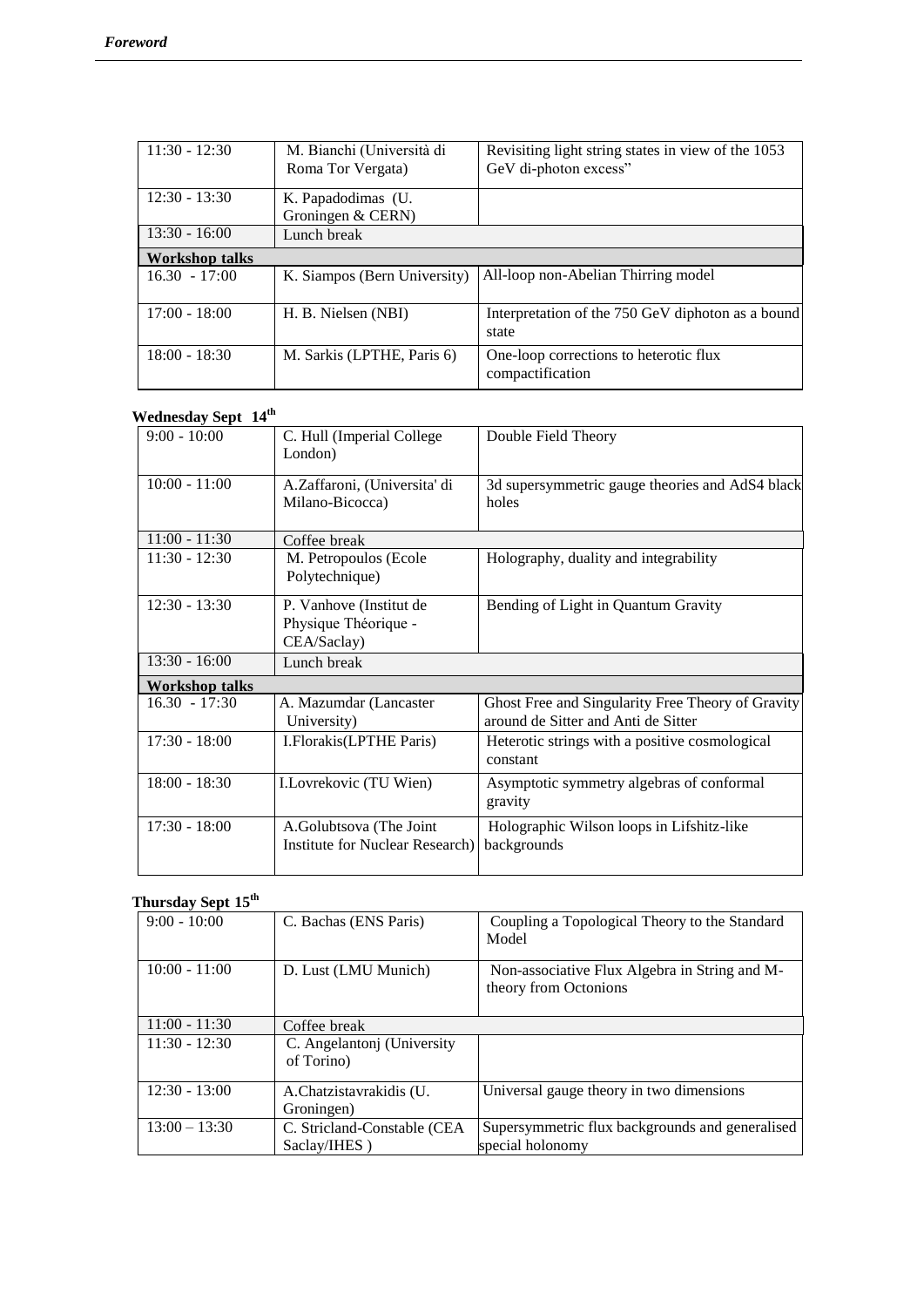|  | $13:30 - 16:00$ | Lunch break |
|--|-----------------|-------------|
|--|-----------------|-------------|

# Free Afternoon

| Friday Sept 16th      |                                          |                                                                                                            |  |
|-----------------------|------------------------------------------|------------------------------------------------------------------------------------------------------------|--|
| $9:00 - 10:00$        | J. Russo (Barcelona U.)                  | Exact results in four-dimensional Gauge Theories<br>from Matrix models                                     |  |
| $10:00 - 11:00$       | A. Tseytlin (Imperial College<br>London) | On scattering amplitudes in higher spin theories                                                           |  |
| $11:00 - 11:30$       | Coffee break                             |                                                                                                            |  |
| $11:30 - 12:30$       | H. Partouche (Ecole<br>Polytechnique)    | Super no-scale models                                                                                      |  |
| $12:30 - 13:00$       | A. Gussmann(LMU Munich,<br>ASC)          | Skyrmion Black Hole Hair: Conservation of<br>Baryon number by black holes and observable<br>manifestations |  |
| $13:00 - 13:30$       | F. Farakos (Padova U. and<br>INFN)       | Constrained superfields and applications                                                                   |  |
| $13:30 - 16:00$       | Lunch break                              |                                                                                                            |  |
| <b>Workshop talks</b> |                                          |                                                                                                            |  |
| $16.30 - 17:00$       | D. Sarkar (LMU, Munich)                  | Holography for (A)dS and AdS black holes                                                                   |  |
| $17:00 - 18:00$       |                                          | M. Panchenko (LMU, Munich) Large gauge transformations and soft dressing                                   |  |
| $18:00 - 18:30$       | S. Zell (LMU, Munich)                    | On the substructure of the cosmological<br>constant                                                        |  |
| $17:30 - 18:00$       |                                          |                                                                                                            |  |

**Saturday Sept 17th Departures**

 The Workshop "*ATLAS Hadronic Calibration Workshop 2016*" has attracted over than 70 seniors and young scientist in total, and over than 30 of them have presented their current research project as workshop speakers.

The full programme of the Workshop was the following:

### **Monday 19 September 2016**

Session: Workshop Introduction Time and Place: (09:30-10:00) Conveners: **Cigdem Issever; David Miller**

Session: Jet Inputs (10:00-11:30) Session: Event and Jet Level Cleaning (12:00-14:00) Convener: **Emma Elizabeth Tolley**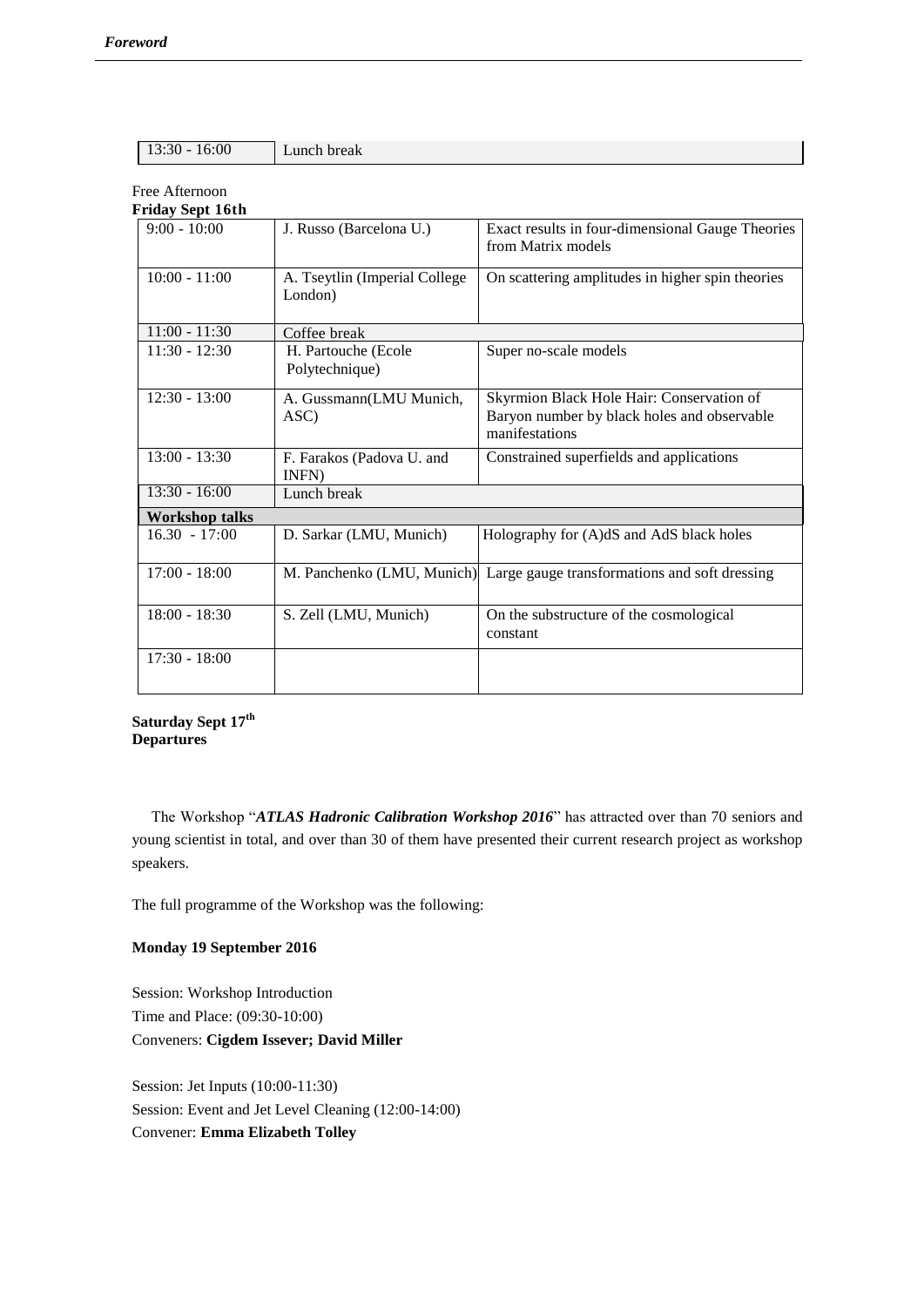Session: Monitoring and Validation (15:30-17:00) Convener: **James Frost**

Session: Trigger Session (17:30-19:30) Conveners: **Steven Randolph Schramm; Antonia Strubig** Session: Overflow Time and Place: (19:30-20:00)

Session: Welcome drink (20:00-22:00)

#### **Tuesday 20 September 2016**

Session: Pile-Up (10:00-11:30) Convener: **Francesco Rubbo**

Session 1 (12:00-14:00) Conveners: **Michaela Queitsch-Maitland; Jeff Dandoy; Jonathan Bossio**

Session 2 (15:30-17:00) Conveners: **Jeff Dandoy; Michaela Queitsch-Maitland; Jonathan Bossio**

Session 3 (17:30-19:00) Conveners: **Jonathan Bossio; Jeff Dandoy; Michaela Queitsch-Maitland**

#### **Wednesday 21 September 2016**

Session: Physics use-cases and requirements (10:20-11:30) Conveners: **Christian Ohm; Bruno Lenzi; Tai-Hua Lin; Claire Lee**

Session: Etmiss performance (12:00-13:00) Conveners: **Teng Jian Khoo; Marco Valente; Matteo Scornajenghi**

Session: R&D projects (13:00-14:00) Convener: **Douglas Michael Schaefer**

Session: Corfu old town guided tour (15:30-20:00)

#### **Thursday 22 September 2016**

Session: Inputs, algorithms and JES calibration (10:00-11:30) Convener: **Danilo Enoque Ferreira De Lima**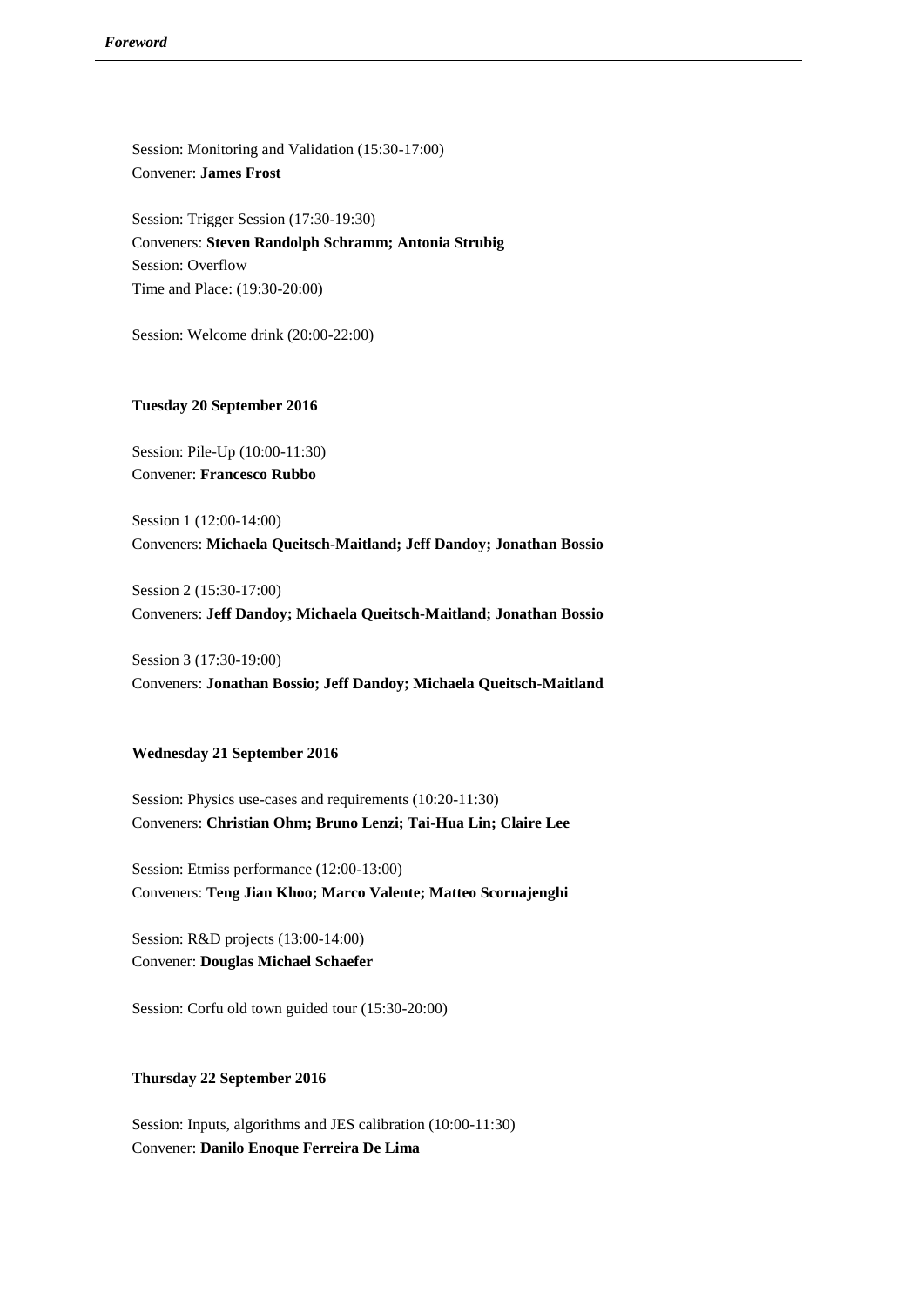Session: Jet Mass (12:00-14:00) Convener: **Oleg Brandt**

Session: Input variables and tagger optimization (15:30-17:00) Convener: **Chris Malena Delitzsch**

Session: Tagger performance in data (17:30-19:00) Convener: **Christoph Falk Anders**

Session: Overflow (19:00-20:00)

**Friday 23 September 2016**

Session: Jet/Etmiss Software (10:00-11:30) Convener: **Mark Hodgkinson**

Session: HL-LHC (12:00-13:30) Conveners: **Ariel Gustavo Schwartzman; Michael Begel; Chris Malena Delitzsch**

Session: PFlow (15:30-17:00) Conveners: **Mark Hodgkinson; Ian Brock**

Session: Workshop Wrapup (19:00-19:30)

Most of the presentations appeared on line in the CORFU2016 homepage just after they were delivered: http://www.physics.ntua.gr/corfu2016/lectures.html

We sincerely thank everybody who contributed to the success of CORFU2016, in particular the young students that came long ways from many different countries. Special thanks are due to all speakers and the organizers, the conference secretary Mrs. Ifigenia Moraiti and the group of our graduate students who helped in various ways and contributed in a very significant manner to the success of the meeting. Finally, we wish to express our gratitude to our sponsors whose financial contribution made it all possible.

They were:

- 1. COST Action CA15108
- 2. ITNs: HiggsTools, Invisibles
- 3. ERC Grants: LHCtheory LHCtheory Theoretical Predictions and Analyses of LHC Physics: "Advancing the Precision Frontier", LHCTHEORY, HICCUP, "UV-Completion through Bose-Einstein Condensation: A Quantum Model of Black Holes", "Strings and Gravity"
- 4. National Technical University of Athens
- 5. School of Applied Mathematical and Physical Sciences (SAMPS), National Technical Municipality of Corfu
- 6. University of Athens (NTUA)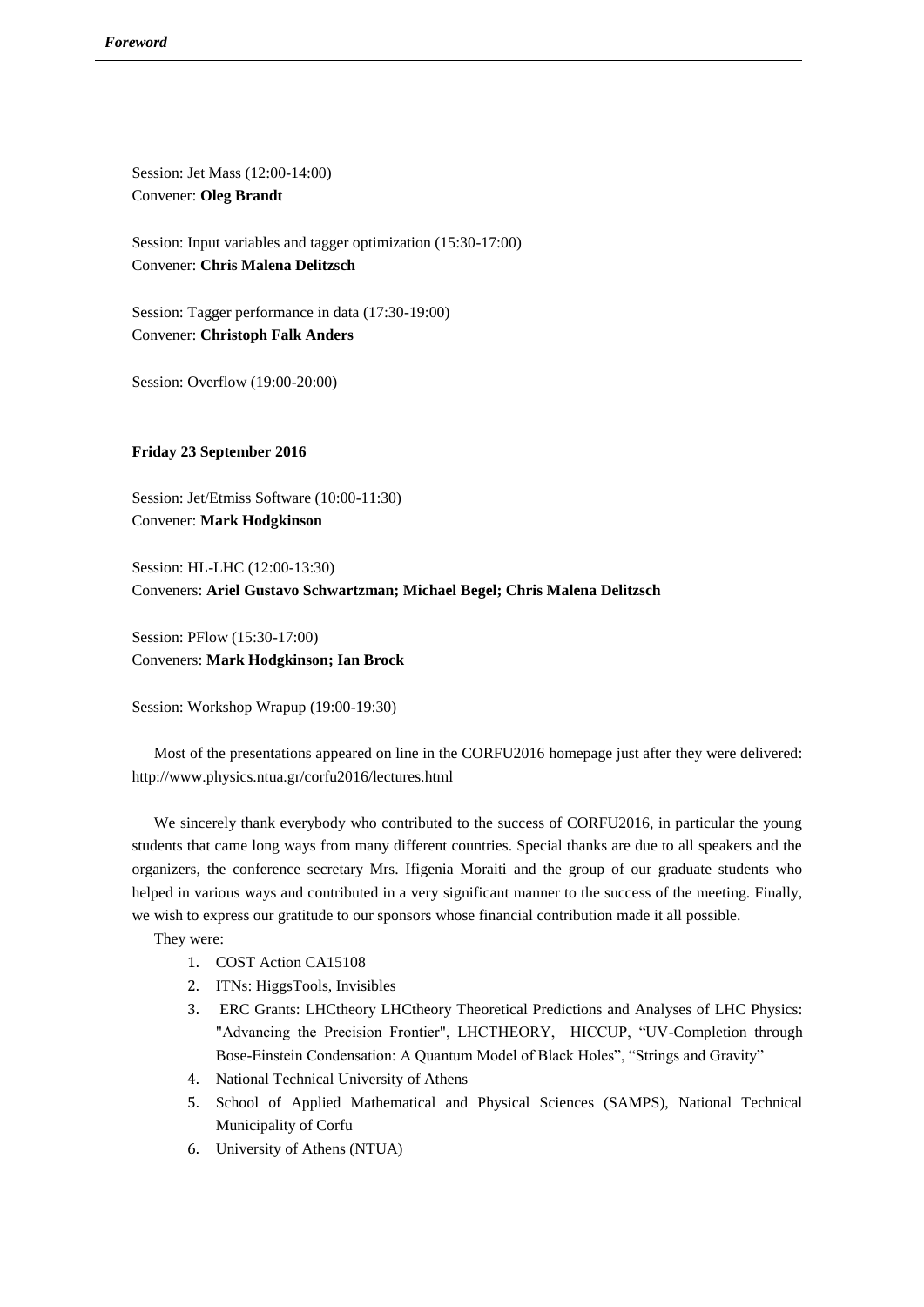- 7. Region of Ionian Islands
- 8. OTE: National Telecommunication Company
- 9. CERN
- 10. Deutsches Elektronen-Synchrotron (DESY)
- 11. Max Planck Institute for Physics
- 12. Max Planck Institute for Gravitational Physics (Albert Einstein Institute)
- 13. Sommerfeld Center for Theoretical Physics
- 14. National Center of Scientific Research "Demokritos"
- 15. Athens University
- 16. SISSA: Scuola Internazionale Superiore di Studi Avanzati
- 17. ICTP: The Abdus Salam International Centre for Theoretical Physics
- 18. IPPP Durham: Institute for Particle Physics Phenomenology
- 19. LAPP: Laboratoire d'Annecy le Vieux de Physique des Particules
- 20. LAPTH: Laboratoire d'Annecy le Vieux de Physique Theorique
- 21. LPTENS: Laboratoire de physique théorique ENS
- 22. Universidad Autonoma de Madrid
- 23. Instituto de Fisica Teorica UAM/CSIC
- 24. Uppsala University
- 25. University of Warsaw
- 26. University of Granada
- 27. Technical University of Lisbon
- 28. IFIC Valencia
- 29. Oxford University
- 30. Universidad Autonoma de Madrid,
- 31. Scuola Normale Superiore, Pisa
- 32. NCSR "Demokritos"
- 33. ITP Heidelberg
- 34. CPHT, Ecole Polytechnique
- 35. Barcelona University
- 36. Bremen University
- 37. Cyprus University
- 38. Geneva University
- 39. University of Groningen,
- 40. Imperial College, London
- 41. University of Lisbon,
- 42. University Milano-Bicocca,
- 43. Rome University
- 44. CEA/Saclay,
- 45. Tel Aviv University
- 46. University of Thessaloniki,
- 47. Turin University

*The Editors Juan. Antonio Aguilar Saavedra*